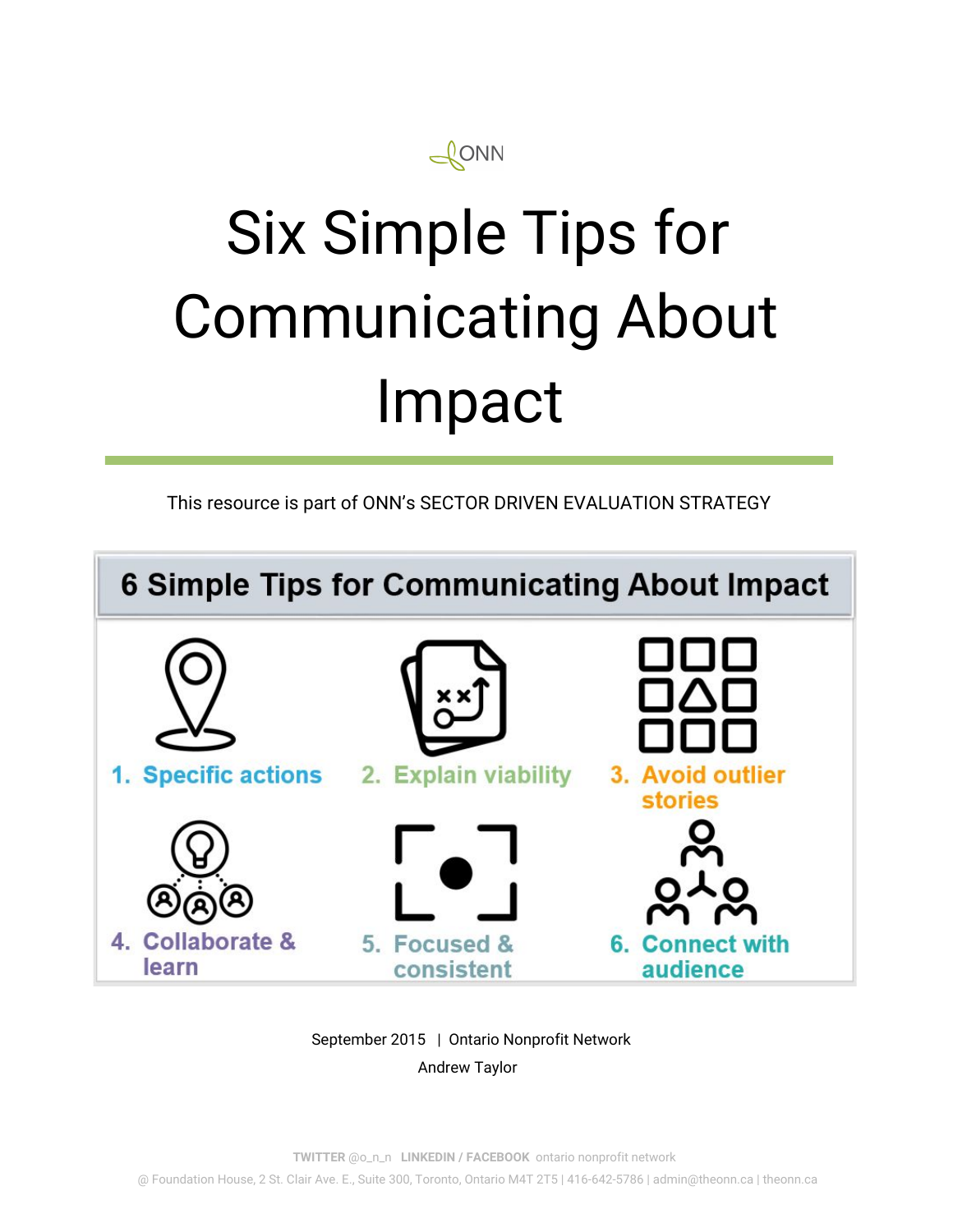#### **ABOUT THE AUTHOR**

Andrew Taylor is co-owner of Taylor Newberry Consulting, a Guelph-based firm that specializes in developing research and evaluation solutions for public sector organizations. He is also ONN's Resident Evaluation Expert. He has helped organizations across Canada develop impact strategies and measurement systems that are evidence based, manageable, and meaningful. He thinks evaluation is only useful if it answers questions that matter and enables people to act in new ways.

#### **ABOUT ONN**

Organized in 2007 and incorporated as a nonprofit in 2014, the Ontario Nonprofit Network (ONN) is the convening network for the approximately 55,000 nonprofit and charitable organizations across Ontario. As a 7,000-strong provincial network, with a volunteer base of 300 sector leaders, ONN brings the diverse voices of the sector to government, funders and the business sector to create and influence systemic change. ONN activates its volunteer base and the network to develop and analyze policy, and work on strategic issues through its working groups, engagement of nonprofits and charities and government.

#### **[www.theonn.ca](http://www.theonn.ca/)**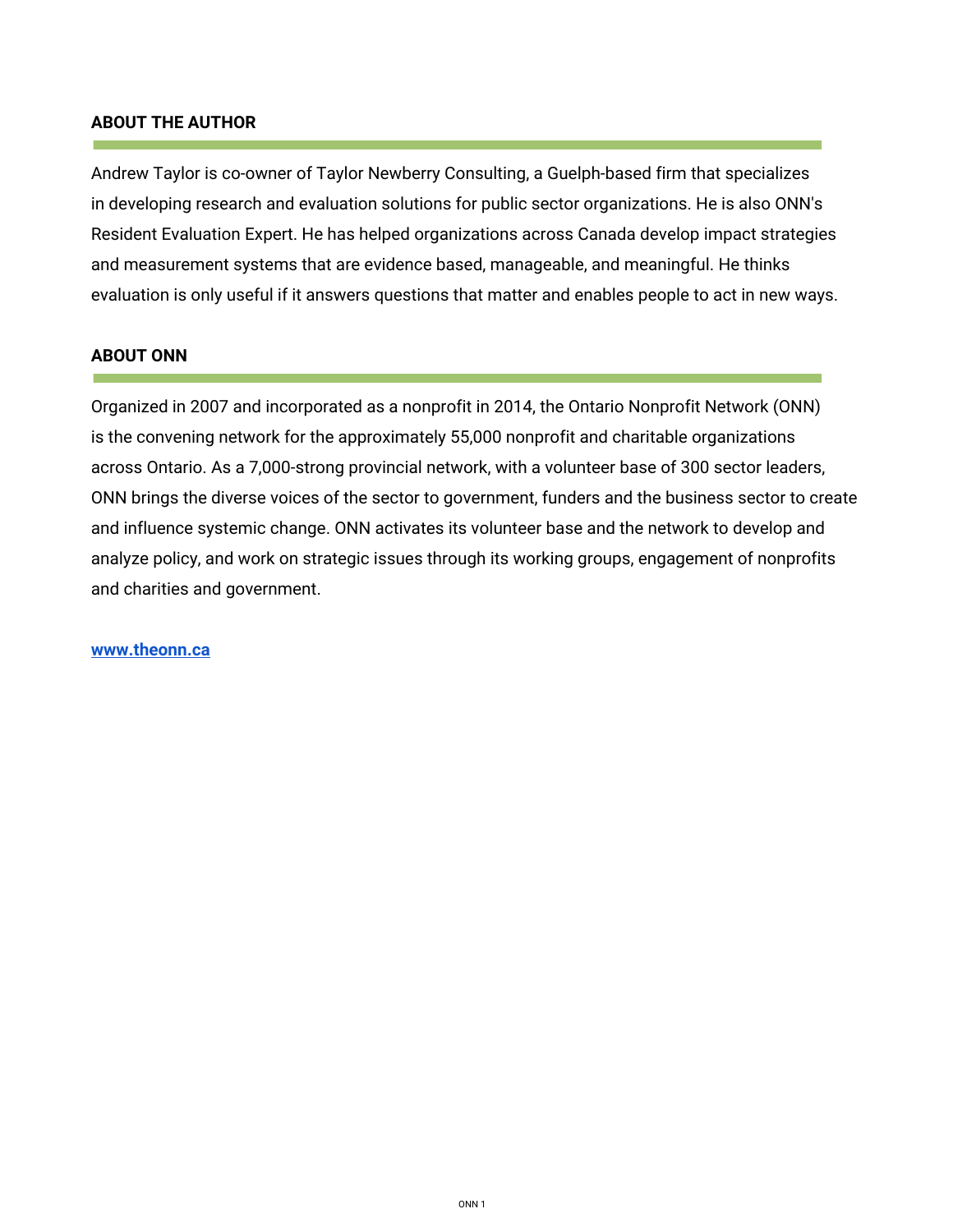## **INTRODUCTION**

Nonprofits in Ontario often get asked about the technical details of their evaluation work — things like the survey response rate, or the amount of measurable change  $-$  but there are not as many opportunities to talk in depth about why we do evaluation and what we hope to learn. One of the tricks to succeeding at outcome evaluation happens before you even get to the stage of designing surveys or completing reports. It involves focusing your measurement on a small number of concrete and measurable outcomes that are more or less within your control. Picking those outcomes can be challenging, and explaining them effectively to your target audiences can take some practice, but it is important to being able to effectively get your message across. These are strategies designed to help you *get into the habit of talking about your work in impact language.* This blog offers a few simple tips that might be helpful, even if you don't have a lot of impact data yet.

Note: The following originally appeared as a two-part blog series as part of ONN's work to develop [a](http://theonn.ca/our-work/our-structures/evaluation/) Sector Driven [Evaluation](http://theonn.ca/our-work/our-structures/evaluation/) Strategy. Combined with an Impact Message Builder template, these blogs have been turned into a resource to help you communicate about impact.

## **Tip #1:** Build your message to talk about the specific action(s) you are taking.

Many people in Ontario do not have a good understanding of the causes of complex social issues and the implications if they are not addressed. Nonprofits confront this lack of awareness all the time and it can be tempting to focus your organizational pitch at this level. We often want to stand on a rooftop and yell "this is a problem and we need to acknowledge it!" However, your communication may not have the desired effect if your message stops at this point. You may have trouble convincing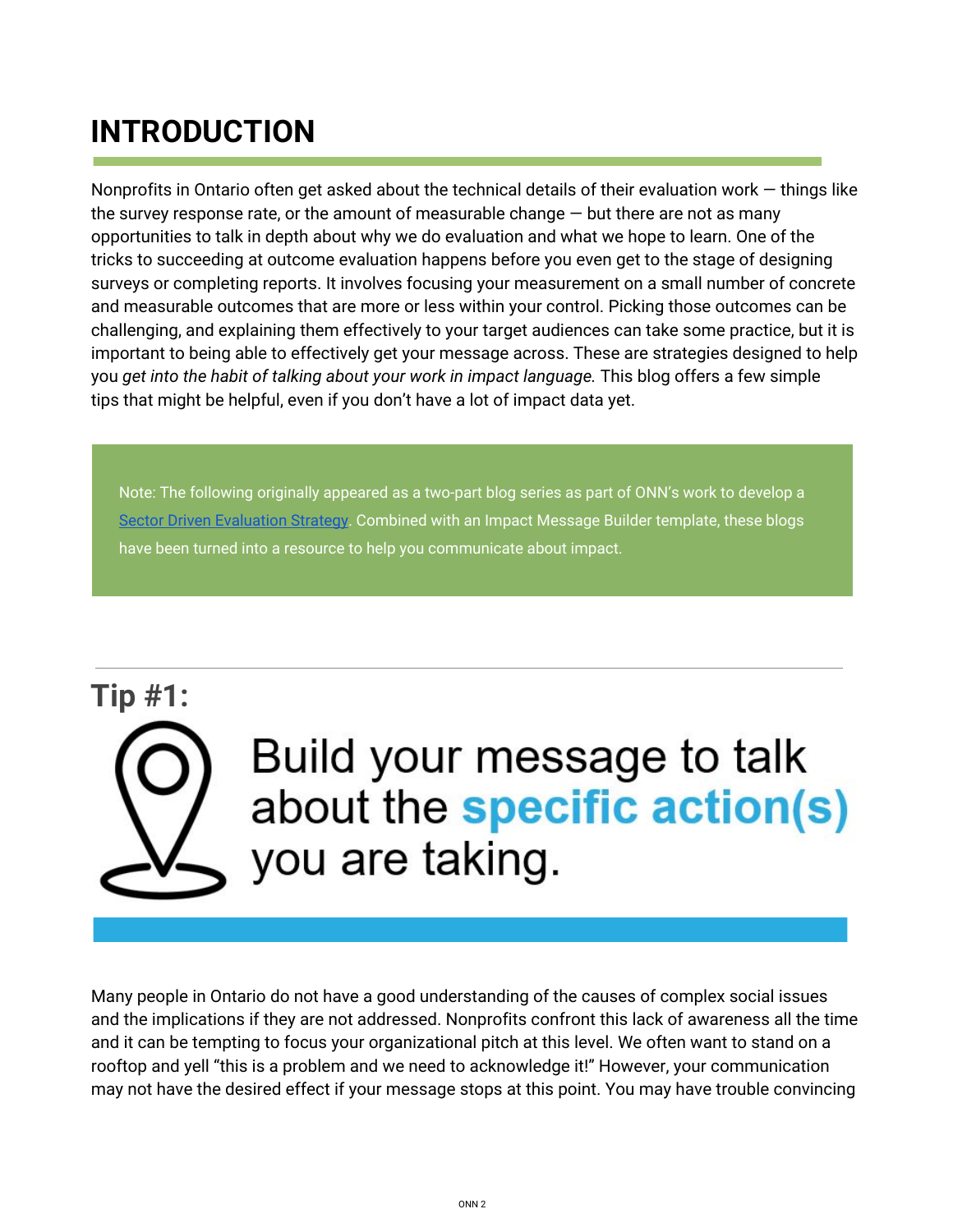your audience to support you if you don't go on to explain why your approach to addressing the problem is impactful.

Here is a helpful example that shows how you might build a message that names the problem AND explains how your approach will make a difference:

### **DON'T ONLY SAY:**

"Rates of spousal abuse continue to rise in our community. We need to take action."

### **ALSO SAY:**

"Our work is focusing on helping women build safety plans, which is a key step in helping them obtain and maintain stable housing."



Some nonprofits seek support for an untested idea or an idea that has not been developed into a viable plan. They attempt to gain support on good intentions alone and they do not present a solid case about why their approach is a smart investment. It is the difference between saying "we hope this work will help" and saying "we've considered the options and this approach has solid chance of success."

Here is another example of building a message that makes the case for impact: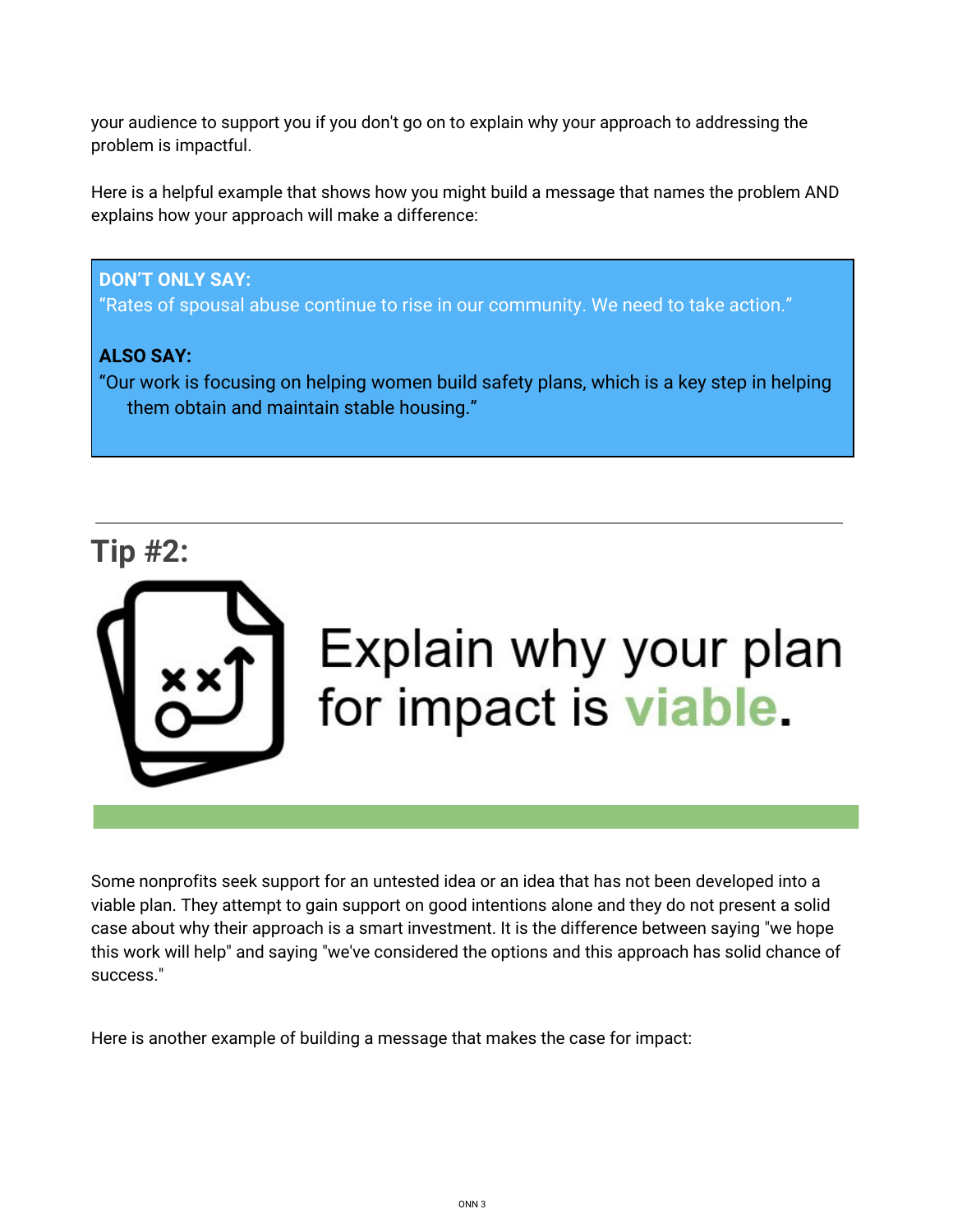### DON'T SAY: "Our program will help youth succeed using social media."

### **INSTEAD SAY:**

**"We have a good track record in helping homeless youth build better social skills and set life goals. Over the last two years, we've helped 25 of our participants make progress towards goals related to education, employment, and family relationships. We are working hard to reach out to youth with addictions issues. Our online harm reduction approach seems to work especially well for this population."**

## **Tip #3:**  $\Box$  Avoid outlier stories that  $\Box\triangle\Box$  do not link strongly to your core outcomes.

Many nonprofits run into trouble when they focus on stories that are not representative of the work they do. Most nonprofits care greatly about the people they serve and they often get to know their clients very well. Every now and then, one client will succeed in a dramatic and unexpected fashion. The program staff and volunteers who know that person well will be able to see how their efforts to support that person contributed to this success, but outsiders may not be able to connect the dots so easily. Sometimes, nonprofits become over-reliant on a small number of stories that are impressive in isolation, but are not very clearly tied to their core purpose or very representative of their day-to-day work.

Here is another scenario: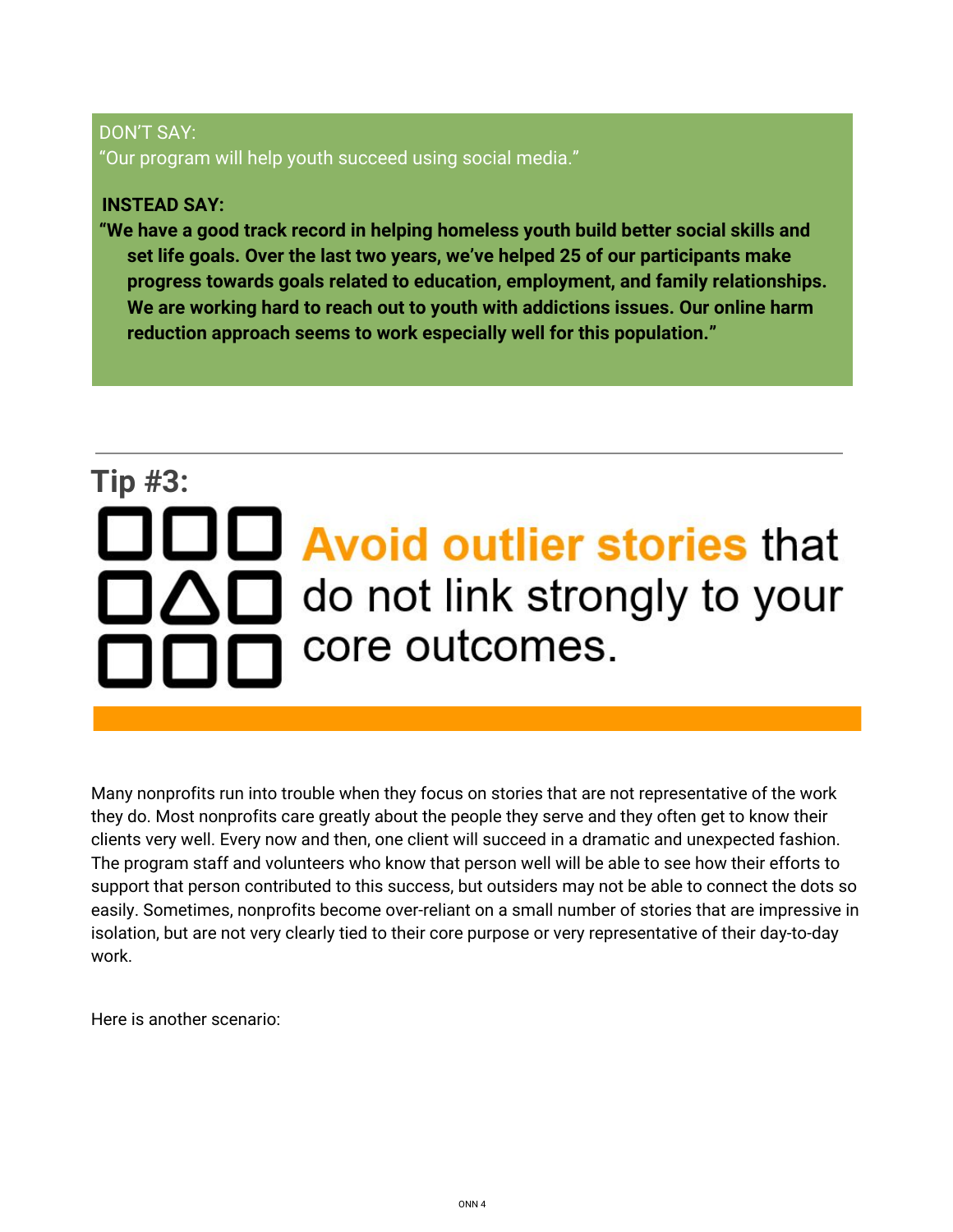### DON'T ONLY SAY:

"One of our participants ended up getting a great job through someone she met here at our basic life skills program!"

### **INSTEAD SAY:**

 **"Our program helps people with intellectual disabilities develop life goals and access the supports they need to move forward on those goals. For example, we had one participant who used the plan we helped her develop to get a job working with one of our partners!"**

The first version seems to suggest that the program is focused on getting people jobs  $-$  even though it is a basic life skills program focused on helping people who are not yet ready for independent employment. The second version uses the same story, but explains clearly how the story is an illustration of the program's core work.

### **Tip #4:**



## Build messages that demonstrate your willingness to collaborate & learn.

Some nonprofits build messages that make their program seem like the *silver bullet* or the *lone wolf* that can single-handedly solve a complex problem. Often, the implication here is that the only reason the program has not ALREADY solved the problem is that partners and funders have been slow to recognize just how fantastic the program is. This kind of messaging can turn partners off. It fails to acknowledge the ways in which other organizations may have helped to set the stage for your success and it also suggests that you do not think you have any room to learn or improve.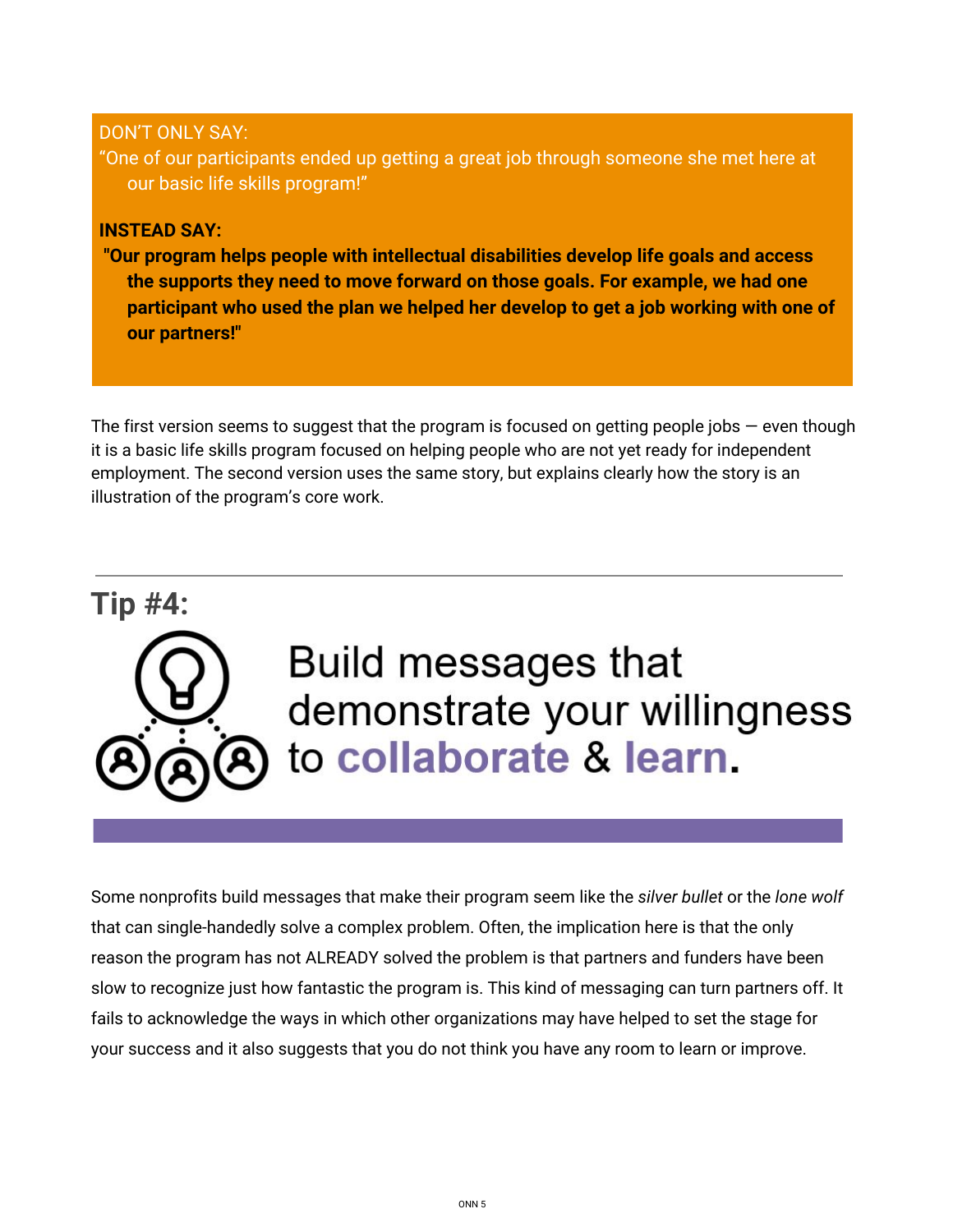Ultimately, the best way to show that you have something unique and important to contribute is to demonstrate that you value the contributions of others.

Here is an example:

### DON'T SAY:

"We know this program is the solution. We've known it for a long time. The only problem is that you haven't been willing to give us enough money to do it."

### **INSTEAD SAY:**

 **"Here is information about the impact we have been able to achieve to date. If you are able to help us expand the program, we would be able to reach x new people, including y people from a group we aren't reaching right now. This would help to fill a key gap in service that has been identified in local research."**

### **Tip #5:**

## **Build focused &** consistent outcome messages.

You would not trust a salesperson who told you that their miracle cleaning product was equally effective on kitchen counters, aluminum siding, and silk shirts. Nonprofits sometimes make the mistake of claiming too many outcomes  $-$  rather than zooming in on the specific, concrete things that their program does really well. Nonprofits take great pride in their willingness to be flexible as well as their commitment to meet the unique needs of each client they interact with. And they often do achieve a wide range of outcomes. However, good communication does not try to express the full spectrum of outcomes that are possible in principle. Programs communicate most effectively if they focus on three to five concrete, short-term outcomes that are really central to their core business.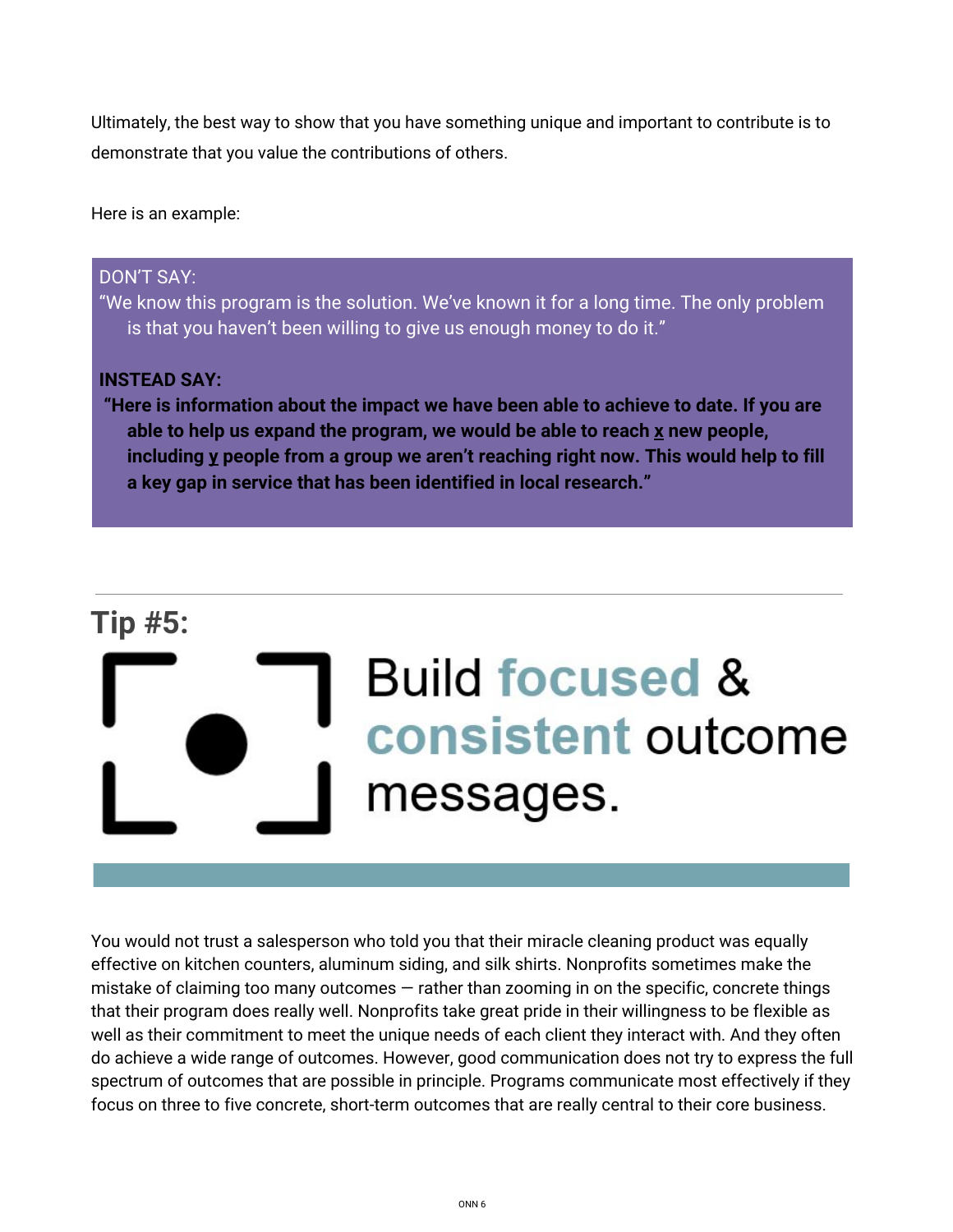A closely related mistake is being inconsistent with your outcomes language. Some programs, in an effort to please multiple funders, use very different outcomes language for some audiences than they do for others. Some even show "slippage" in their outcomes messaging within a single conversation.

Here are a few examples demonstrating both:

DON'T SAY:

### "I'm looking at the list of outcomes provided by our funder, and to be honest, our program achieves ALL of them." **OR** "Our drop-in helps newcomers be job ready. If that is what they want. Other times, it is more about helping them feel welcome in the community. Also, in some ways, our impact is just as much on our volunteers as it is on our participants. Really, though, this is all setting the stage for our advocacy work." **INSTEAD SAY: "Our program's primary focus is creating a sense of belonging for newcomers. We define 'belonging' as including three key elements: participation in community life;**

**access to support; and sense of connection to place."**

# **Tip #6: Build messages that** connect with your audience.

Have you ever had a friend return from an exotic destination and tell you that you simply must go see it for yourself? When that happens, you know your friend had a wonderful time, but you are not really any further ahead in deciding whether this destination would be a good fit with your interests, travel budget, or life goals. A tourism company would not last very long if it told potential visitors that it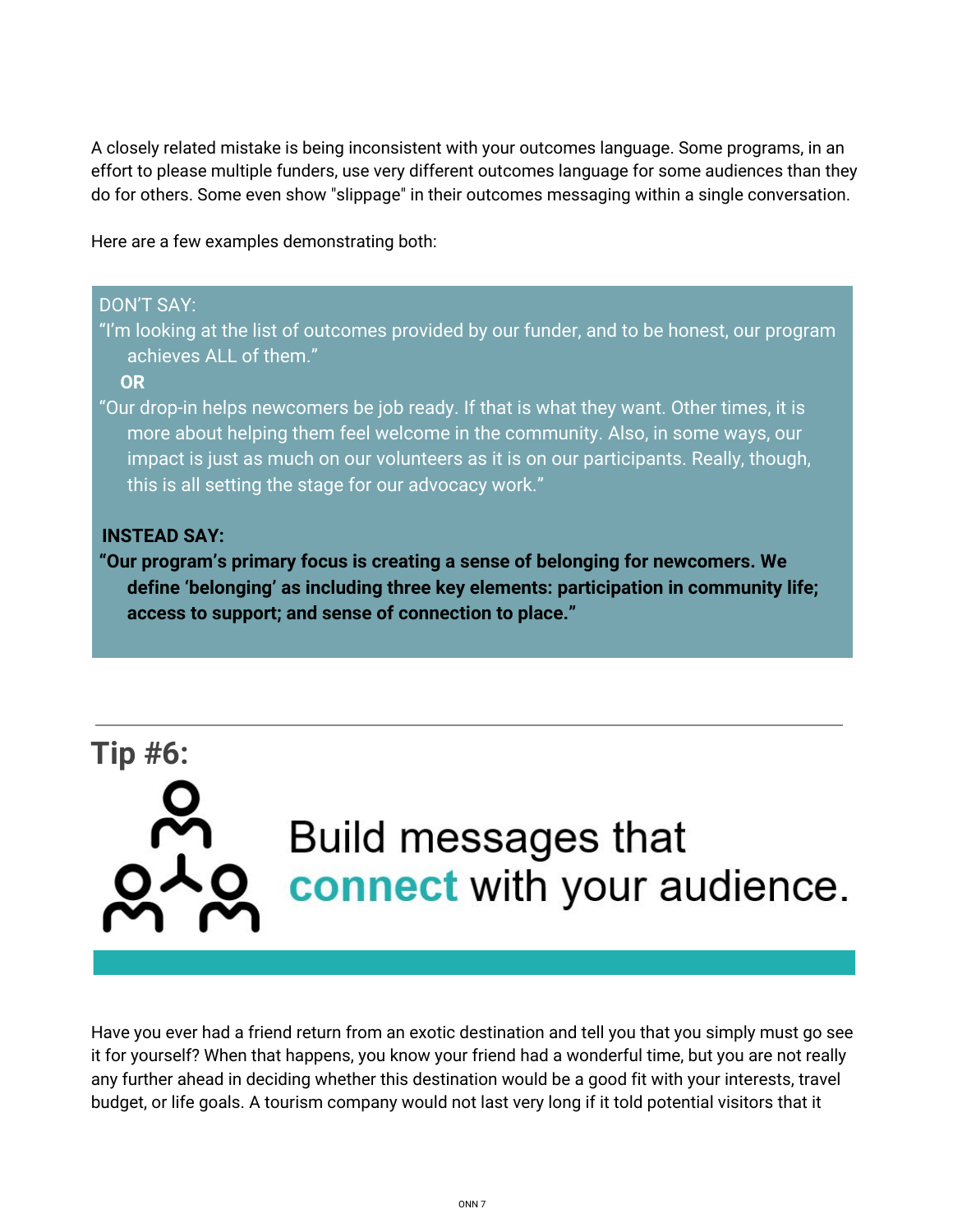could not possibly explain the value of a trip to their city. Good marketing goes beyond listing the features of the city and convinces you that a trip will help you learn about a new culture, forget the stress of your everyday life, or build family memories. In short, it focuses on outcomes that matter to you.

Sometimes, nonprofits claim that their impact cannot be captured through evaluation and must be personally experienced to be appreciated. However, if nonprofits are not willing to take the rich, complex, colourful reality of their programming and do the work necessary to explain it in terms that will resonate with their target audience, it should not come as a surprise if they do not then have a captive audience. Strong messages focused on outcomes can create opportunities to connect to your audience.

### DON'T SAY:

"We could send you stats, but they don't tell the real story. Our outcomes are different for every client, and they are changing all the time because we meet each client wherever they are. Our work is too complex for evaluation."

### **INSTEAD SAY:**

**"We work with very vulnerable youth, and each of them face a complex and unique set of challenges. Our work is constantly evolving and we help youth in many different ways. However, our focus is always on using the arts to build life skills. Here is some data on the changes we have made in three asset areas that are particularly important. Here is a story that shows how these changes happened in the life of one youth. We are having an open house next month, if you are interested in learning more."**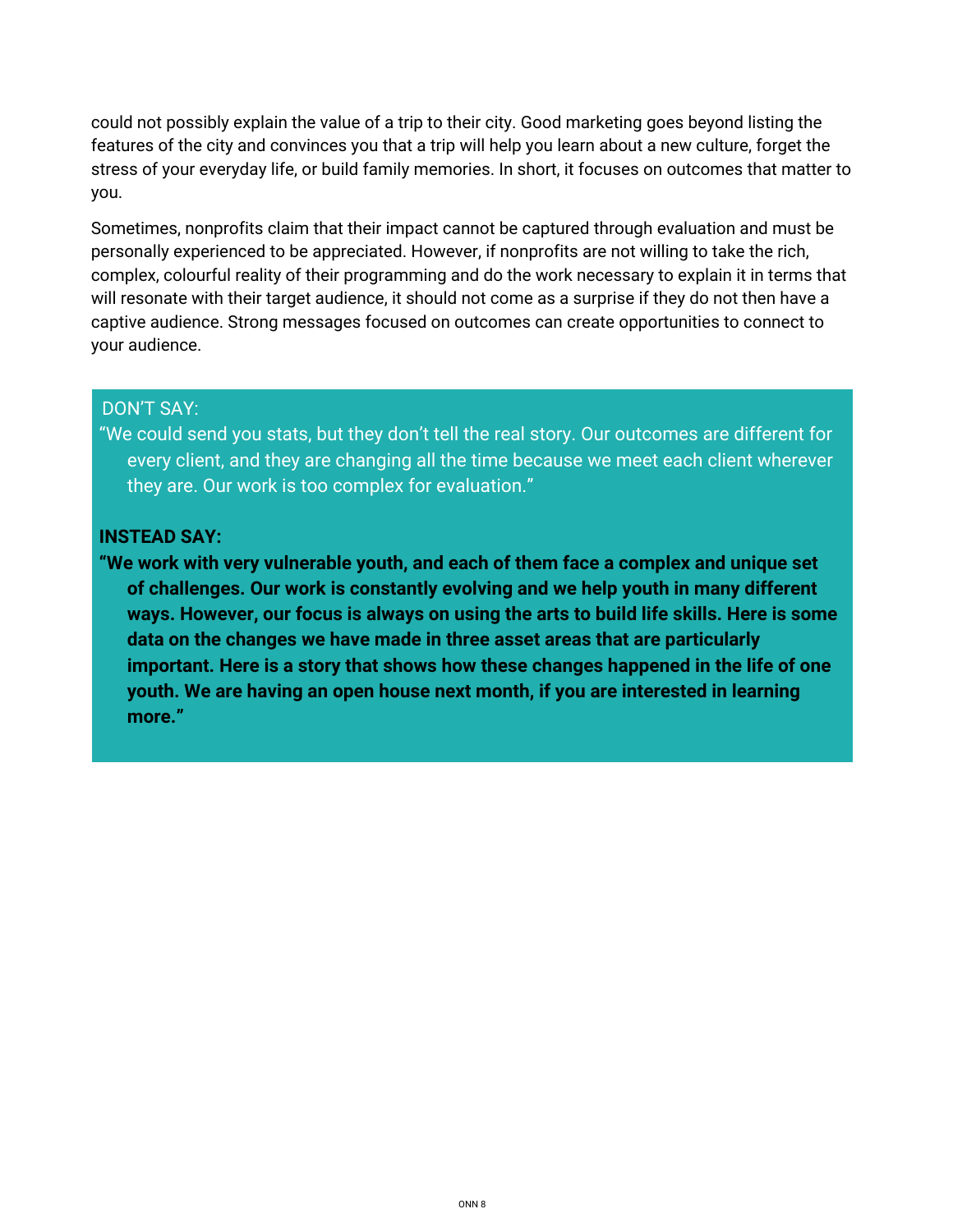## **KEY TAKEAWAYS**

Communicating about your program in a way that emphasizes impact is a great way to build support for your work. People find this kind of communication compelling because it answers the questions *so what*? and *why should I care*? The key things to remember are:

**Focus.** Talk about a small number of outcomes that are in your wheelhouse. Talk about them consistently.

*C* Listen. Show that you know and use local research on social issues. Show that you know your unique niche and how your work complements and enhances what others are doing.

**Share.** Show that you are committed to ongoing feedback. Show that you can contribute useful data to a shared impact report. Acknowledge your mistakes as well as your successes. Demonstrate that you have learned from your evaluation and that you are adapting.

**Engage.** Seek out opportunities to talk about impact and to understand it in more depth. Using your own behaviour as an example, invite your funders and partners to focus, to know their context, and to share.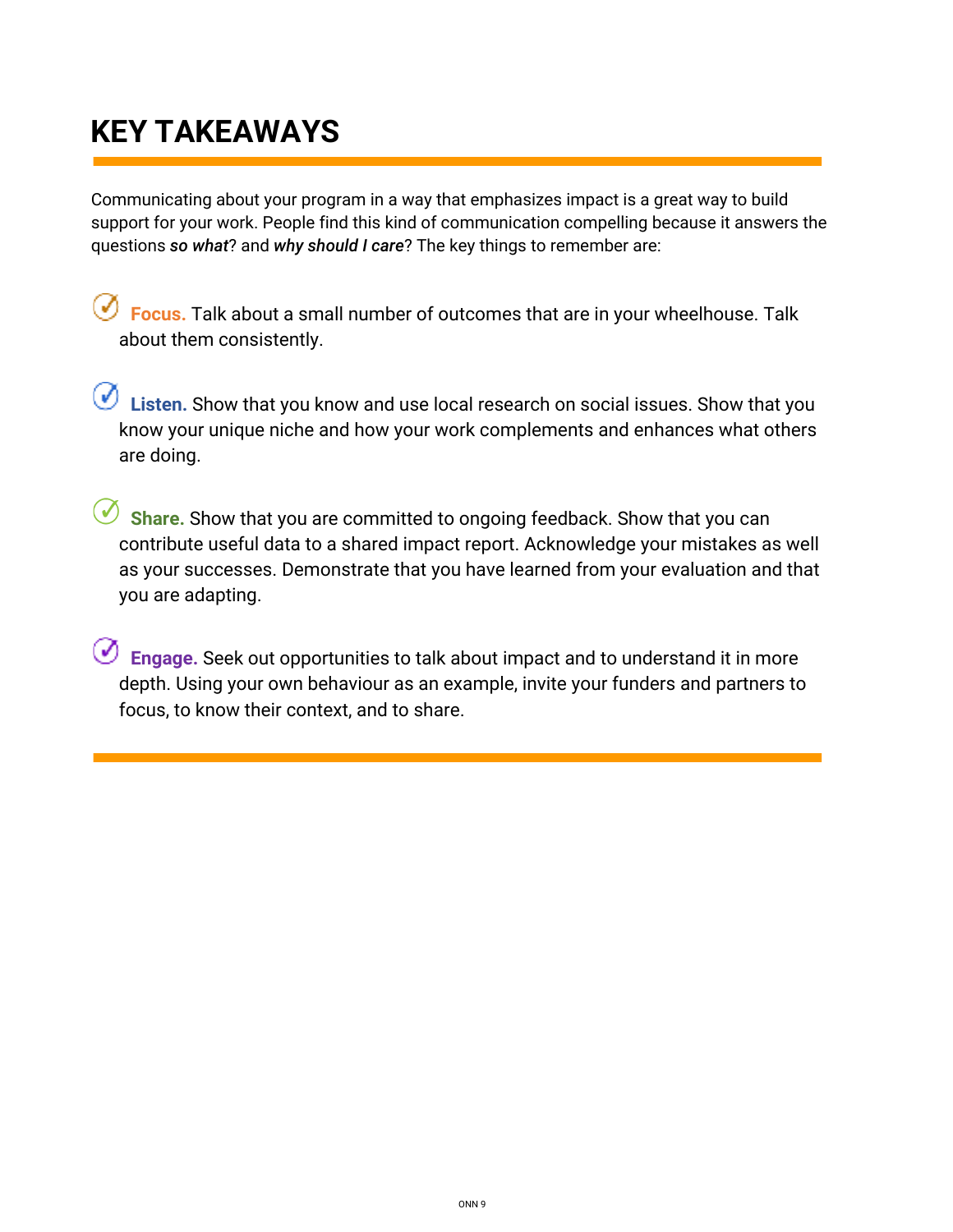## **IMPACT MESSAGE BUILDER**

Want to build strong messages about your impact? Use this handy fill-in-the-blanks & multiple choice message builder! Check as many options as apply and adapt to suit!

### **THE ISSUE**

**We know that is an important social issue in our community. We aren't the only ones who think so. This is something that our community has agreed about. We know this because….**

|  | $\Box$ independent local reports have identified it. |  |  |  |  |
|--|------------------------------------------------------|--|--|--|--|
|--|------------------------------------------------------|--|--|--|--|

| $\Box$ your funding priorities identify it. |  |
|---------------------------------------------|--|
|---------------------------------------------|--|

- $\Box$  local, provincial or federal government has identified it.
- $\Box$  this specific statistic \_\_\_\_\_ is moving in a troubling direction.
- $\Box$  our clients or users are showing us or telling us.
- $\Box$  media attention has been focused on it.

### We know what we need to do in response to this issue (at least in part). We need strategies like **, because…**

- $\Box$  independent local reports have identified it.
- $\Box$  best practices research has shown it.
- $\Box$  it is working in other communities.
- $\Box$  we've got to try something new!

We also know that a lot of important work is already going on in our community on this issue, **including .**

### **OUR NICHE**

### **Our program/initiative/agency plays a unique role in addressing this problem. We:**

- □ serve \_\_\_\_\_\_\_\_\_\_\_ population that others don't reach.
- $\Box$  use approach, which is unique in our community.
- $\Box$  complement and enhance the impact of our partners, including  $\Box$

**We help to advance funder priority / issue of concern by achieving the following specific, concrete, short term outcomes (list no more than 3). We face challenges**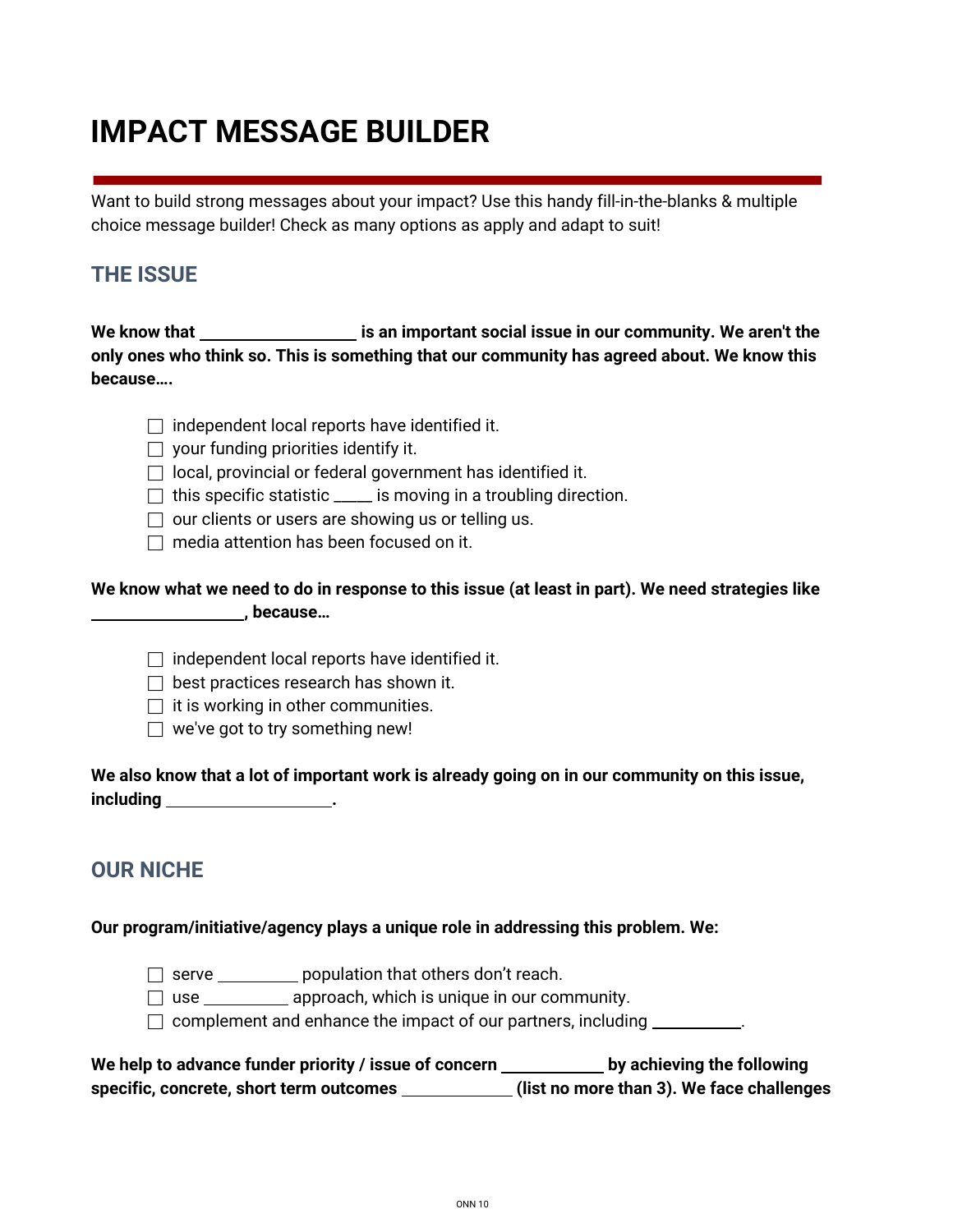#### **in doing this work effectively, due to:**

- $\Box$  limited resources.
- $\Box$  complex needs of clients.
- $\Box$  poverty, racism, or other systemic issues.

### **Despite these challenges, we have already made an important difference in this issue through our work as demonstrated by:**

- ⬜ these evaluation findings .
- $\Box$  these stories and examples (that are firmly tied to our three outcomes)

### **OUR PLANS**

We continue to learn. Based on our experiences in this type of work to date, we are planning the **following updates or adaptations in the next funding cycle…**

**We know we can make a measurable impact and / or contribute something of value to our shared efforts to address this issue, because…**

- $\Box$  our program is well established and has solid program evaluation results.
- $\Box$  our program is experimental, and has shown promise in:
	- pilot testing.
	- other communities.
	- other populations.
- $\Box$  our untested, highly innovative approach is worth taking a risk on. Current approaches just aren't working.

### **If funded, we can contribute to advancing your work on this issue in an important way. For example,**

- $\Box$  we can generate concrete evidence of impact that you can use in your own reporting. We will do this using the following methods
- $\Box$  we can generate important new insights or contextual understanding in the following way .

**We know that the unexpected can always happen. As we move forward, we are going to be keeping the following key questions or challenges in mind as we monitor our progress .**